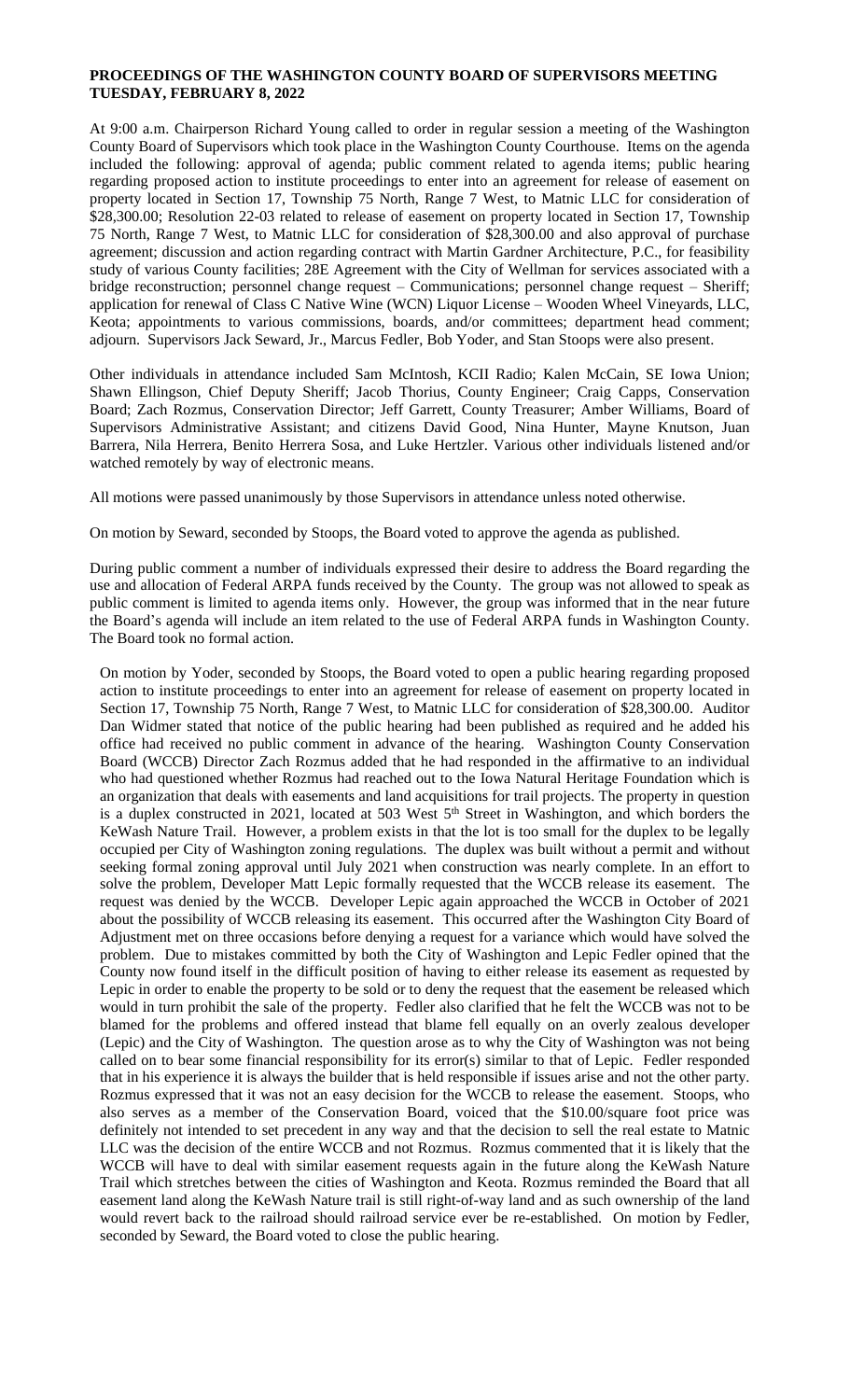On motion by Fedler, seconded by Seward, the Board voted by way of roll call vote to approve Resolution 22-03 as follows and to authorize the Chairperson to sign Resolution 22-03 on behalf of the Board.

## **RESOLUTION 22-03 RELEASING EASEMENT AND APPROVING PURCHASE AGREEMENT**

**WHEREAS**, the Board of Supervisors of Washington County, Iowa (the "County") proposes to enter into an agreement (the "Agreement") pursuant to Iowa Code Section 331.361 pertaining to the release of a portion of a Kewash Nature Trail easement to Matnic LLC (Matthew D. Lepic and Nicole Lepic).

**WHEREAS**, the Board of Supervisors of Washington County, Iowa desires to release the easement in Washington County, legally described as follows:

**A PORTION OF THE FORMER RIGHT-OF-WAY OF THE KEWASH RAILROAD LOCATED IN LOT 1 AND LOT 4, BLOCK 4, MARGARET M. YOUNG ADDITION, LOCATION THE SOUTHWEST ONE-QUARTER OF THE NORTHWEST ONE-QUARTER OF SECTION 17, TOWNSHIP 75 NORTH, RANGE 7 WEST OF THE 5TH PRINICIPAL MERIDIAN, CITY OF WASHINGTON, WASHINGTON COUNTY, IOWA, MORE PARTICULARY DESCRIBED AS FOLLOWS:** 

**BEGINNING AY THE SOUTHEAST CORNER OF LOT 1, ALSO BEING THE NORTHEAST CORNER OF LOT 4, MARGARET M. YOUNGS'S ADDITION TO THE CITY OF WASHINGTON, WASHINGTON COUNTY, IOWA, AS RECORDED IN TOWN LOT DEED BOOK D, PAGE 408 IN THE RECORDS OF THE WASHINGTON COUNTY RECORDERS OFFICE, SAID POINT ALSO BEING ON THE NORTH RIGHT-OF-WAY LINE OF THE FORMER** KEWASH RAILROAD; THENCE S00°15'55"E, ALONG THE EAST LINE OF SAID LOT 4; THENCE N00°07'30"W, **ALONG THE WEST LINE OF SAID LOT 4 AND LOT 1, BLOCK 4, A DISTANCE OF 41.04 FEET; THENCE** N80°19'04''W, 49.96 FEET, THENCE N00°14'28''E, 31.92 FEET;THENCE N89°41'38'', 74.60 FEET TO A POINT ON THE WEST LINE OF SAID LOT 4, BLOCK 4, A DISTANCE OF 16.24 FEET TO A POINT ON THE NORTH RIGHT-**OF-WAY LINE OF SAID FORMER KEWASH RAILROAD; THENCE S82˚39'22" E ALONG SAID NORTH RIGHT-OF-WAY LINE, 124.55 FEET THE POINT OF BEGINNING, CONTAINING 0.06 ACRE (2,829 SQUARE FEET) AND IS SUBJECT TO EASEMENTS AND RESTRICTION OF RECORD.**

**WHEREAS**, the County no longer plans to use the current easement, and Matnic LLC desires to take possession of the easement, and thereby assume all risks of railway line reactivation under the National Trails System Act, 16 U.S.C. 1247(d).

WHEREAS, a public hearing on the matter was conducted on February 8<sup>th</sup>, 2022, following the passage of Resolution 22-02, setting the public hearing, and publish of notice, as required by law.

**NOW THEREFORE BE IT RESOLVED**, by the Board of Supervisors of Washington County, Iowa, that the easement above is released, and pursuant to the Purchase Agreement between Washington County and Matnic LLC, for a consideration of \$28,300 to be paid to Washington County.

**NOW THEREFORE BE IT FURTHER RESOLVED**, the Board of Supervisors of Washington County, Iowa approve and adopt the Purchase Agreement between Washington County and Matnic LLC.

There was no discussion and the Board took no action taken with regard to a contract with Martin Gardner Architecture, P.C. for a feasibility study of various County facilities.

On motion by Seward, seconded by Fedler, the Board voted by way of roll call vote to approve, and authorize the Chairperson to sign, a 28E Agreement with the City of Wellman for services associated with a bridge reconstruction. Language contained in the agreement stipulates that the County will provide certain services to the City of Wellman necessary to complete the reconstruction of Bridge #51870 on 9<sup>th</sup> Avenue in the City of Wellman. Such services include preliminary survey, property acquisition survey, right-of-way plat preparation, construction inspection, staking and construction contract costs, and contractual administration including resident engineering. In turn the County shall be reimbursed for its actual costs to provide such services by the City of Wellman.

On motion by Seward, seconded by Fedler, the Board voted to acknowledge, and authorize the Chairperson to sign, a personnel change request from Communications for Sean Salemink whose final day of employment will occur February 9, 2022.

On motion by Yoder, seconded by Fedler, the Board voted to acknowledge, and authorize the Chairperson to sign, a personnel change request from the Sheriff for the hiring of Aaron McPherson as a full-time nonexempt Jailer at the rate of \$18.64 per hour effective February 10, 2022. The County Auditor is hereby authorized to issue pay warrants upon proper certification from the Department Head.

On motion by Seward, seconded by Stoops, the Board voted to approve an application for renewal of a Class C Native Wine (WCN) Liquor License from Wooden Wheel Vineyards, LLC, Keota, Iowa, for the period of February 15, 2022 to February 14, 2023. Sheriff Jared Schneider expressed no issues with the application.

On motion by Fedler, seconded by Yoder, the Board voted to appoint Mitchell Elliott to fill an unexpired term as Oregon Township Clerk that ends December 31, 2022.

On motion by Seward, seconded by Stoops, the Board voted to appoint Patty Elliott, Jeff Hazelett, Haley Hershberger, Jenny Morgan, Connie Larsen, Charla Howard, and Heather Marek who are licensed real estate sales persons and/or brokers, to individual one-year terms ending on December 31, 2022 on the Washington County Eminent Domain Commission.